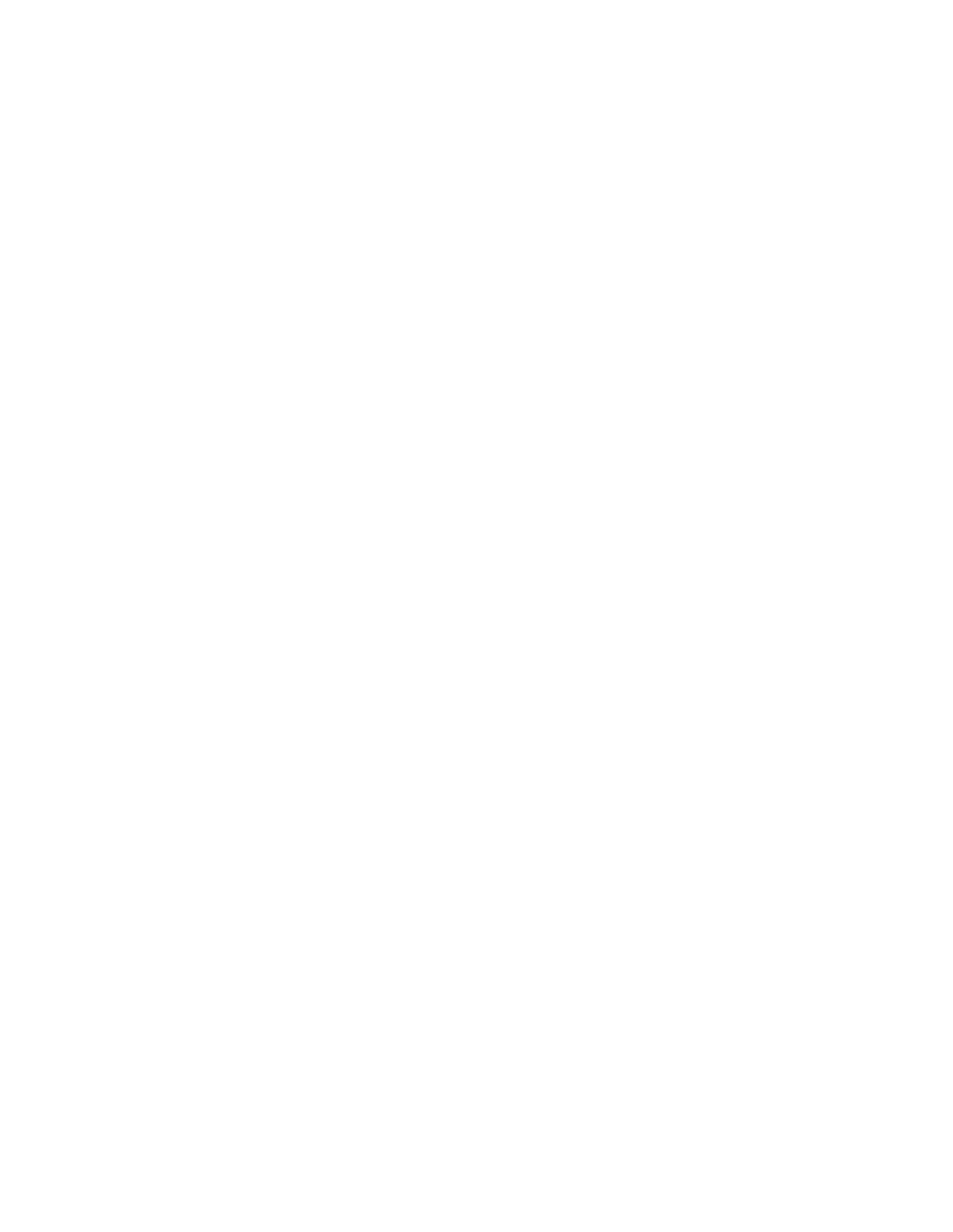## **Table of Contents**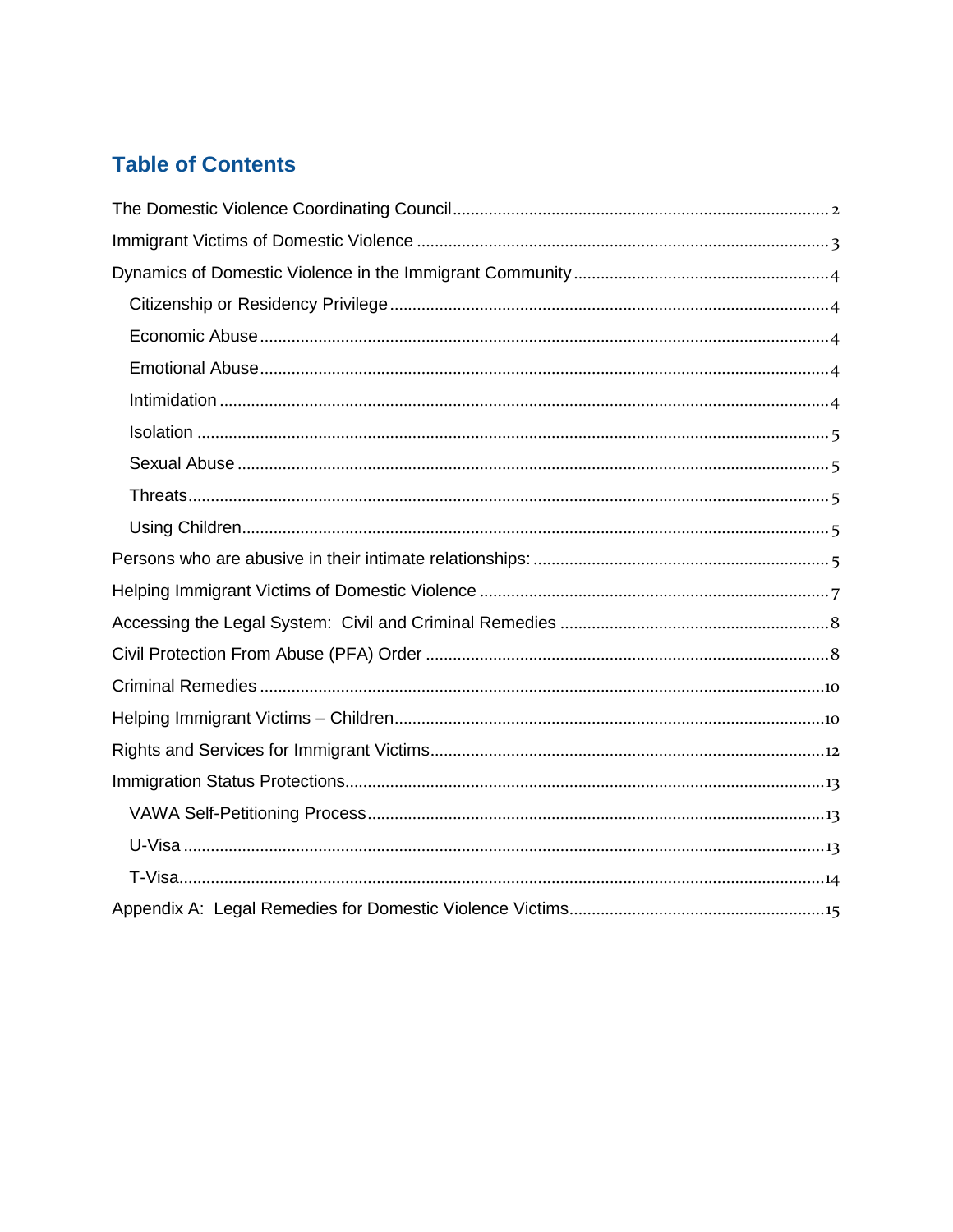## <span id="page-3-0"></span>The Domestic Violence Coordinating Council

The Domestic Violence Coordinating Council is a state agency legislatively created in 1993 to improve Delaware's response to domestic violence. The Coordinating Council brings together domestic violence service providers and policy level officials to identify and implement improvements in system response through legislation, education, and policy development.

Immigrant victims of domestic violence – whether documented or undocumented – face a number of barriers when seeking help and are less likely to report crimes or seek police assistance because they fear they will be reported to federal immigration authorities and deported. This Immigration Committee is made up of service providers, advocates, survivors of domestic violence and other interested parties, and openly discusses the additional barriers confronting immigrant victims, working to effectuate change. The committee also maintains an open dialogue about the constantly changing laws, service issues and needs of immigrant victims. This Guide is a product of the DVCC's Immigration Committee.

> **Chair:** Laura Graham, Esq. At-Large Member

**Staff Information:** Aimee String (302) 424-7238 **[Aimee.String@state.de.us](mailto:Aimee.String@state.de.us)**

Domestic Violence Coordinating Council Leonard L. Williams Justice Center 500 N. King Street Wilmington, DE 19801

302-255-0405

**<https://dvcc.delaware.gov/>**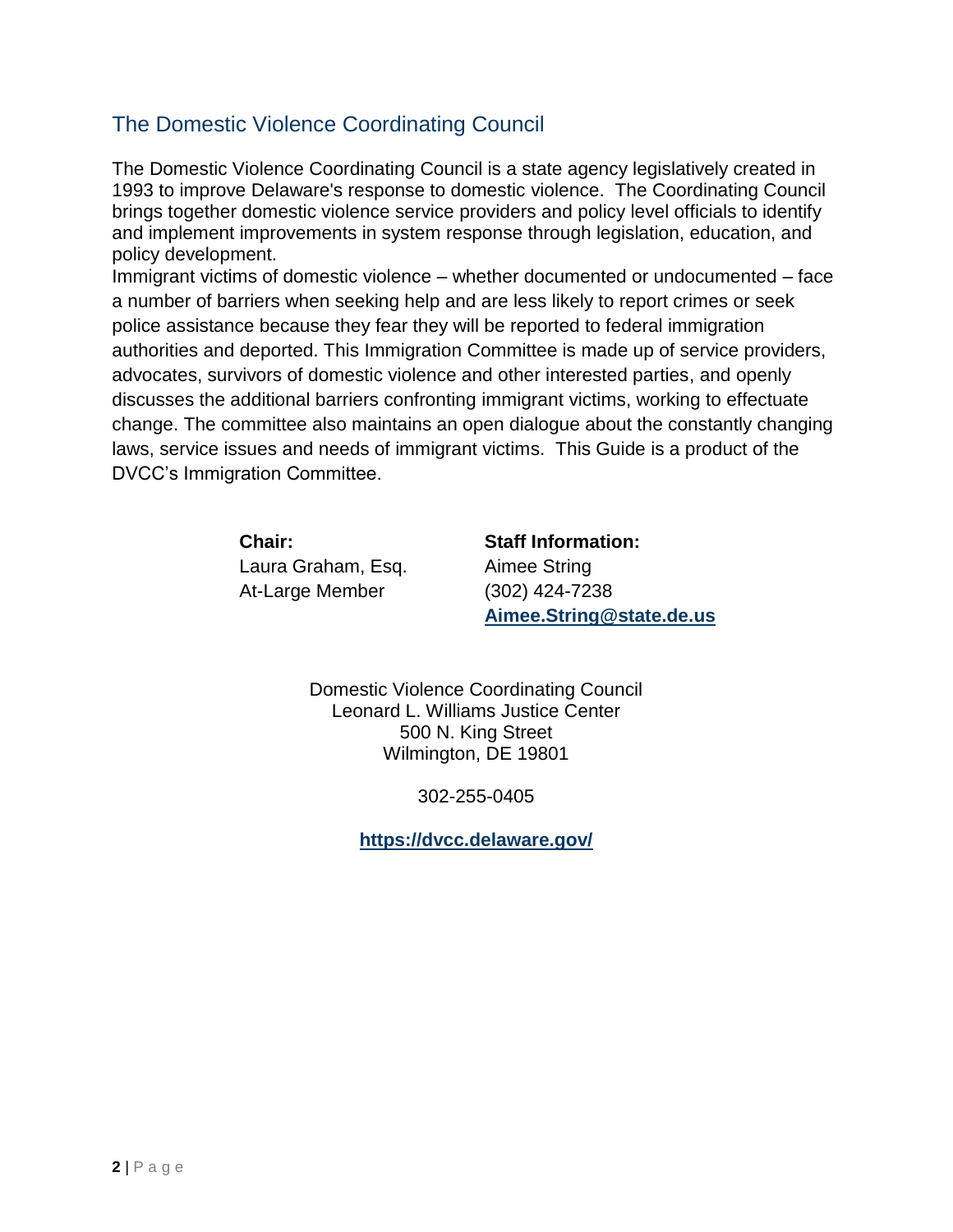## <span id="page-4-0"></span>**Immigrant Victims of Domestic Violence**

Immigrants to the United States constitute a complex and diversified population of ethnic groups with varied backgrounds and norms. Immigrants can be heterosexual, homosexual, bisexual, poor, wealthy, white or persons of color. Some immigrants have fled difficult situations in their home countries while others have been drawn to the United States by economic opportunities or other family members. The process of immigration



is often a very difficult and traumatic experience that can involve leaving behind familial support and encountering a lot of unknowns, uncertainty and discrimination. "Despite legislation that has created pathways to immigration status for immigrant victims of intimate partner violence; domestic abuse is still a significant problem for immigrant populations." VAWA was enacted in 1994, and most recently re-authorized in 2013. The Wilberforce/TVPRA – creating the U and T visas, were enacted in 2000 with U visa regs promulgated in 2007. Immigrant victims often feel trapped in abusive relationships due to immigration laws; language barriers; lack of financial resources; fear; cultural expectations; and social isolation. Abusers often use their partners' immigration status as a means for control. Dutton, Orloff and Aguilar Hass (2000) found that 72.3% of the battered Latinas surveyed in their study reported that their spouses never filed immigration petitions for their immigrant spouses even though 50.8% of the victims qualified to have petitions filed on their behalf. Those abusers who eventually filed petitions for their spouses took almost four years to do so. Fear of deportation and loss of immigration status are very powerful tools that can be used against immigrant victims of domestic violence to prevent them from seeking help and safety.

Immigrant women often suffer higher rates of domestic violence than United States citizens because they may come from cultures or countries which do not criminalize domestic violence, or offer protections to victims of domestic violence. Immigrant victims may also have less access to legal and social services than U.S. citizens, due to the language barrier, or may believe that the protections of the U.S. legal system do not apply to them because they are not U.S. Citizens.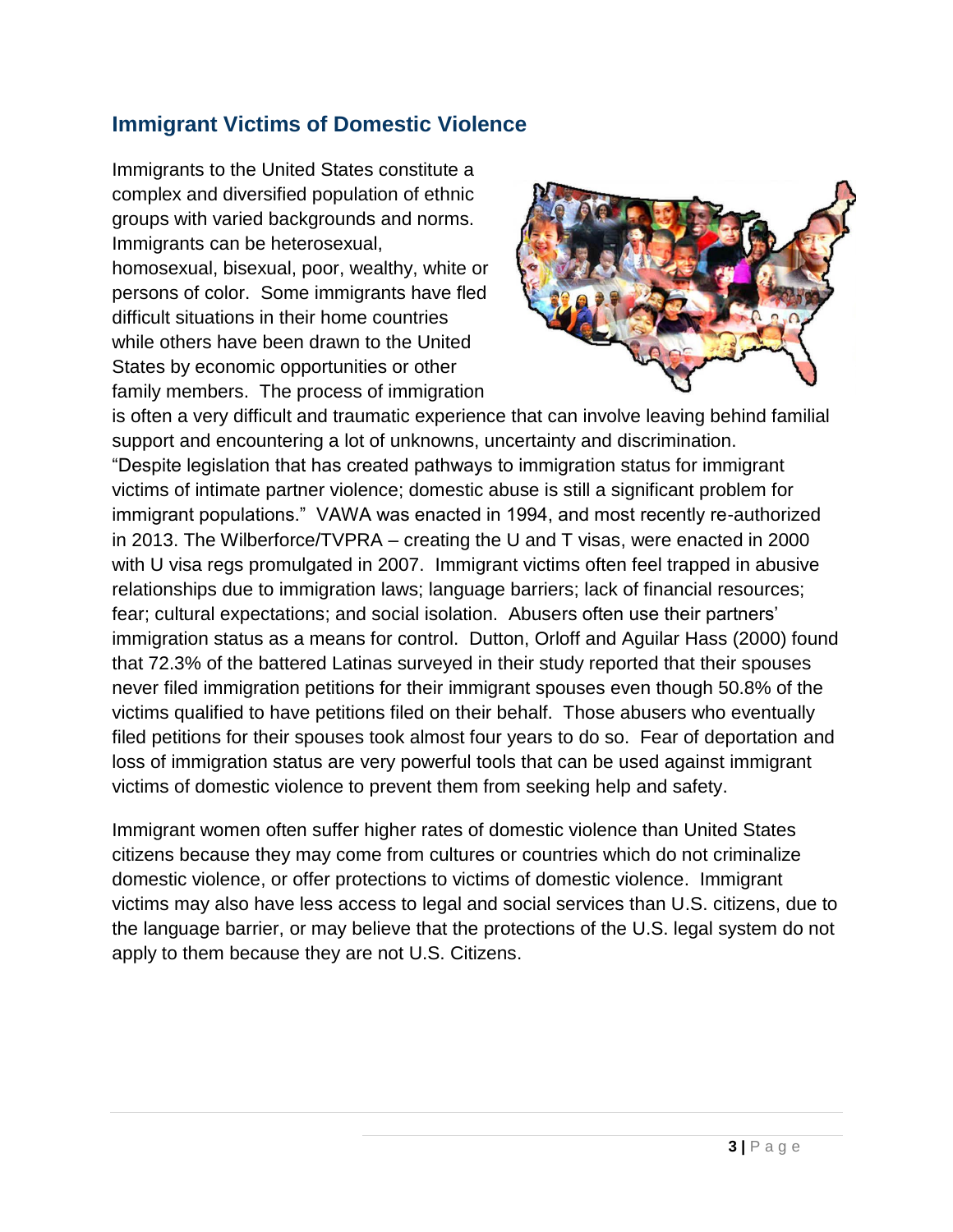## <span id="page-5-0"></span>**Dynamics of Domestic Violence in the Immigrant Community**

Domestic violence is a pattern of abusive behavior used to gain control over another person, which can include: threats; emotional, sexual or economic abuse; intimidation; deprivation; social isolation; or repeated battering and assault. Immigrant victims may experience the following power and control tactics by the abuser:

#### <span id="page-5-1"></span>**Citizenship or Residency Privilege**

 Failing to file papers to legalize immigration status, or withdrawing papers that have been filed;

#### <span id="page-5-2"></span>**Economic Abuse**

- Threatening to report the victim to ICE if s/he is working "under the table" or without valid authorization;
- Keeping the victim from obtaining job training or schooling (This is also a form of isolation);
- Forcing the victim to work when they do not have a work permit;
- Forcing the victim to sign papers (IRS forms, etc.) that they do not understand;

#### <span id="page-5-3"></span>**Emotional Abuse**

- Demeaning and degrading comments about the victim to the victim directly or to others, seeking to damage the victim's self-esteem;
- Using the victim's age, language skills, cultural norms, and/or disabilities to control them;

#### <span id="page-5-4"></span>**Intimidation**

- Hiding or destroying the victim's important papers (passport, identification card, Green Card, birth certificates, health insurance card, etc.);
- Destroying the victim's sentimental personal property;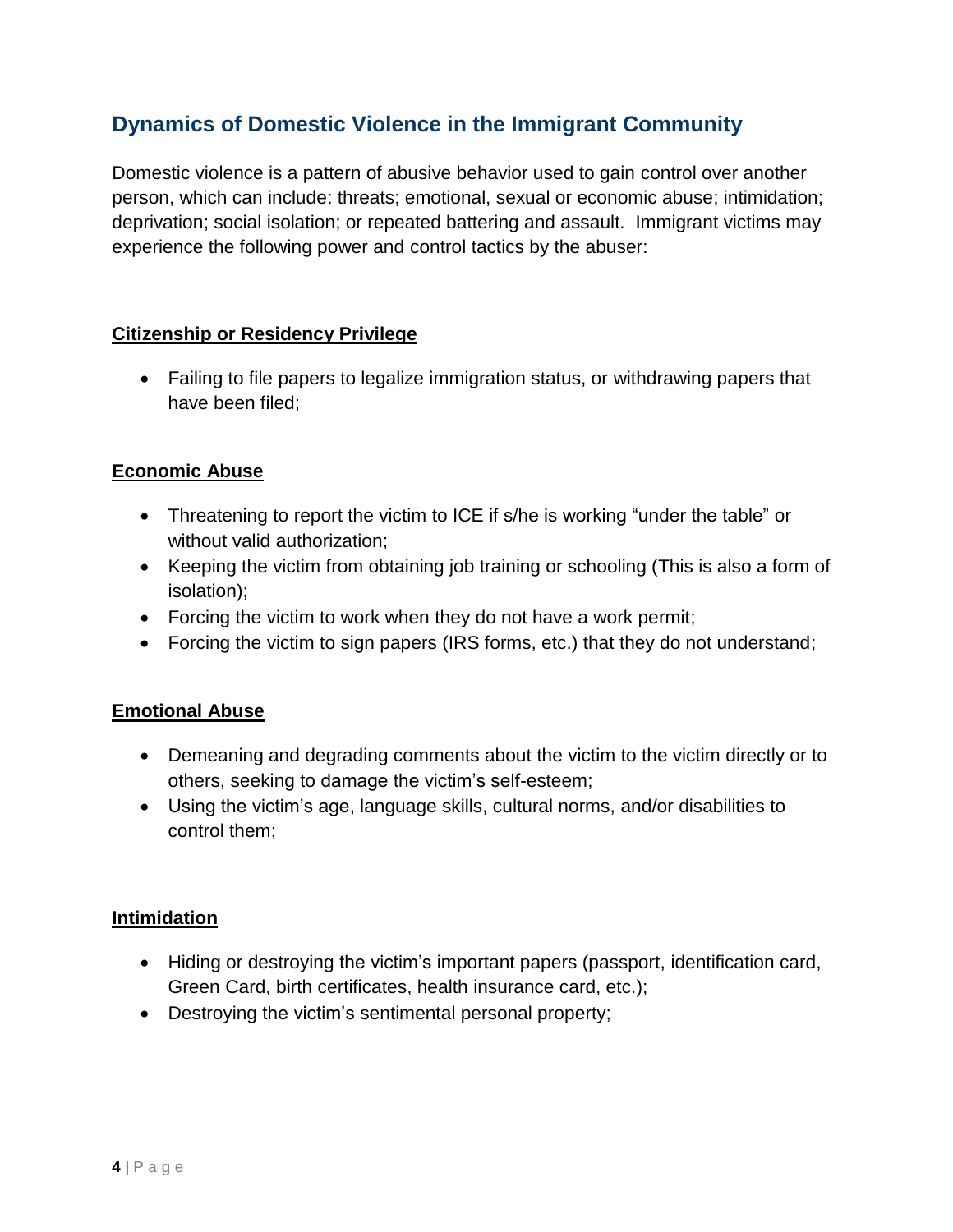#### <span id="page-6-0"></span>**Isolation**

- Keeping the victim from communicating with or seeing their family and friends;
- Keeping the victim from learning to speak English;

#### <span id="page-6-1"></span>**Sexual Abuse**

- Calling the victim a prostitute or "mail order bride;"
- Forcing the victim to have sex with others for money;
- Sexually assaulting the victim;

#### <span id="page-6-2"></span>**Threats**

- Threatening to report the victim to Immigration and Customs Enforcement (ICE) in order to get them deported;
- Threatening to withdraw the petition to legalize the victim's immigration status;
- Threatening to harm the victim's family or to stop financial support to the victim's family; and

#### <span id="page-6-3"></span>**Using Children**

 Threatening to take the victim's children away from the United States, file for custody, report children to ICE, or hurt the children

### <span id="page-6-4"></span>**Persons who are abusive in their intimate relationships:**

- Use violence as a means of gaining and maintaining power and control over their partners;
- Escalate the severity of the abuse, once the power and control techniques begin to lose effectiveness;
- Manipulate their partners' desire for family unity and preservation to justify their abusive behavior; and
- Use "cultural norms" as a tool of oppression.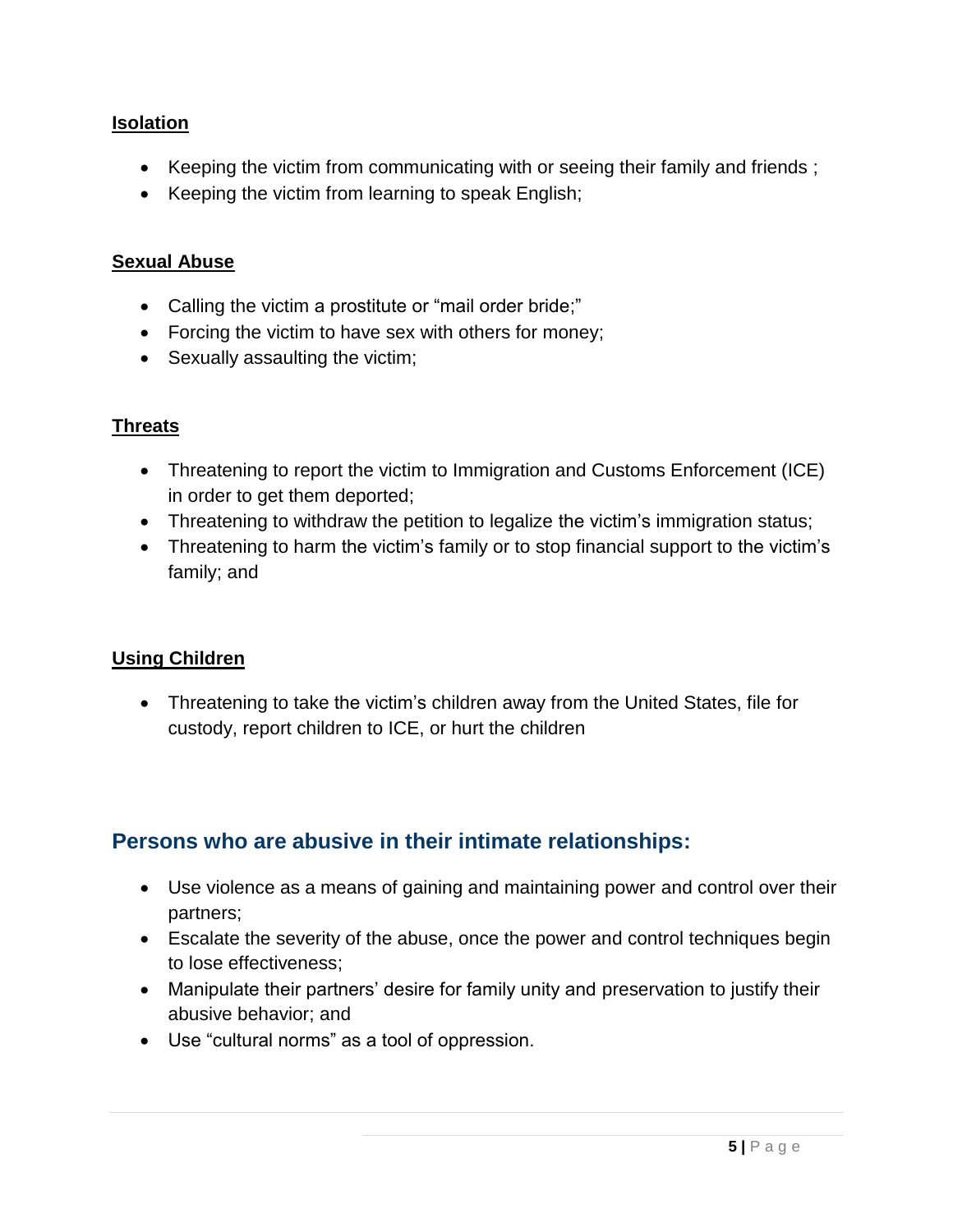Domestic violence is **NOT** caused by, but may be intensified by:

- Use of alcohol and drugs;
- Stress:
- Immigration status;
- Loss of employment; or
- Mental illness.

Without culturally sensitive intervention, an immigrant victim of domestic violence may feel that they have no choice but to stay in an abusive relationship.

Immigrant victims face many barriers to seeking and receiving assistance. The barriers may be cultural, economic, practical and/or legal. Immigrant victims:

- May be more likely to live in seclusion far from family and friends, not speak English, work or drive a car;
- May have come from cultures that don't talk about domestic violence, and may believe that the U.S. legal system and its protections do not apply to them;
- May be ostracized by their family or community if they reveal the violence;
- May not be able to utilize available resources because the services are not offered in their language and interpreters are not available;
- May find that services in their community are not culturally appropriate;
- May fear the criminal justice system and its representatives;
- May rely on male family members to interact with the public;
- May fear that their children will be taken from them by " the State;" and/or
- May fear that the person abusing them will be deported if they report the abuse, thereby eliminating their only source of income.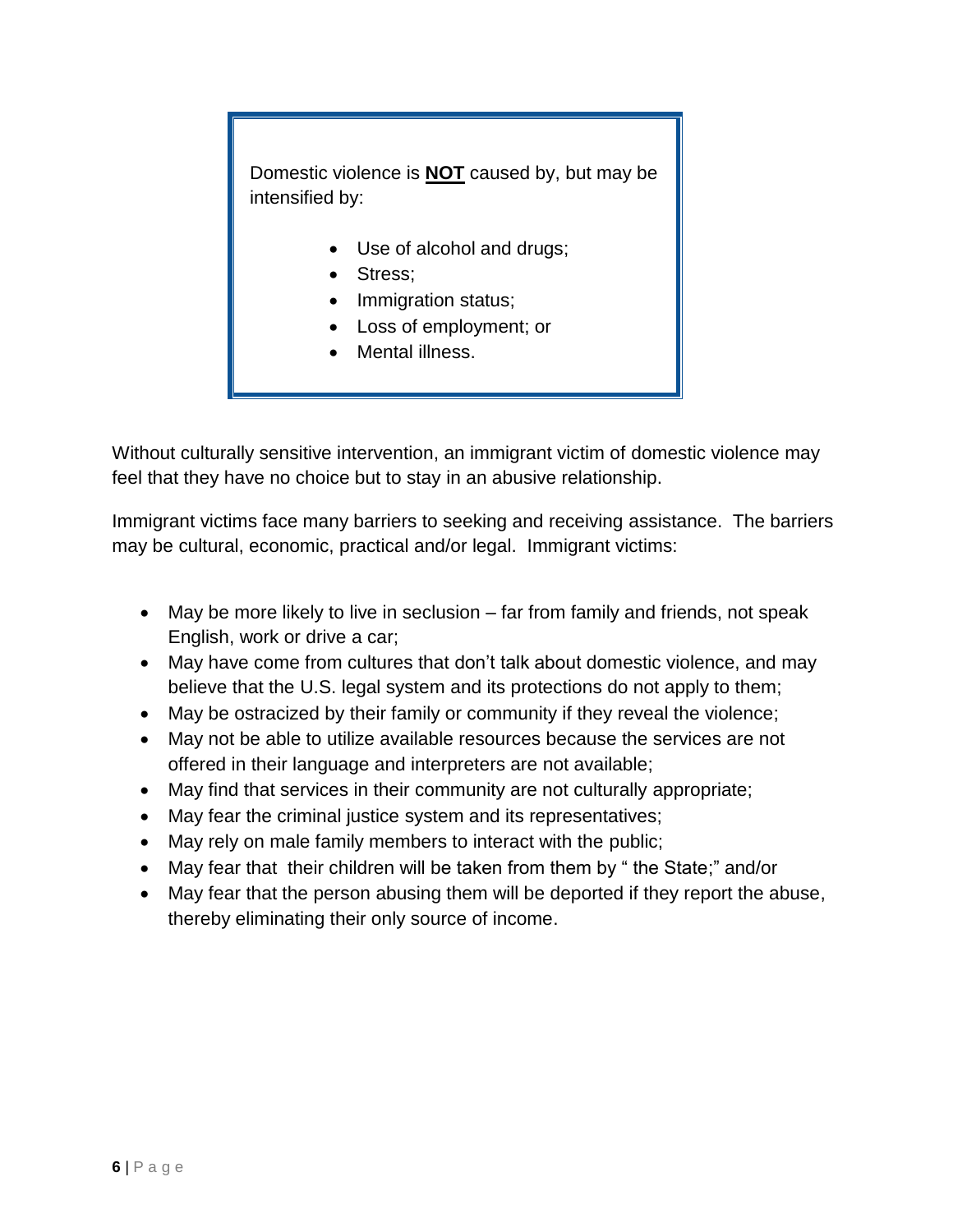

## <span id="page-8-0"></span>**Helping Immigrant Victims of Domestic Violence**

**ALWAYS** consult an Immigration Attorney if the person you are helping is not sure of their immigration status, or has questions about their immigration status.

**NEVER** contact the Immigration and Customs Enforcement (ICE), Citizenship and Immigration Services (CIS) or Customs and Border Protection (CBP) to verify a person's immigration status. Contact an immigration attorney or ASISTA at www.asistaonline.org so as to not put an individual in jeopardy with the immigration authorities.

Listen to the terms the victim uses to describe the abuse. "Domestic Violence" may not be a familiar term.

Work in partnership with other advocates to develop an action plan that makes "cultural sense" from the individual's perspective. It is best to become aware of the cultural and community strengths and support systems available to the person you are helping. She/he must determine the solutions that work best for her/him.

Provide neutral interpreters and counselors who understand the victim's culture and customs of their native lands. Whenever possible, do not use the individual's children or other relatives as interpreters. This may place an additional burden on them and may increase the level of danger to one or both individuals.

Suggest that the victim keep documents in an accessible location if it is safe to do so. Documents may include but are not limited to:

- Documentation of immigration status for self, their children and, if possible, for the person abusing them;
- Passport/visa;
- Medical/immunization records;
- Work authorization card, paycheck stubs;
- Marriage license and/or divorce decree from the victim's home country;
- Photographs;
- Social Security cards;
- Public Assistance documents or cards;
- Birth certificates, school records, and custody orders; and
- Check books, credit cards, paycheck.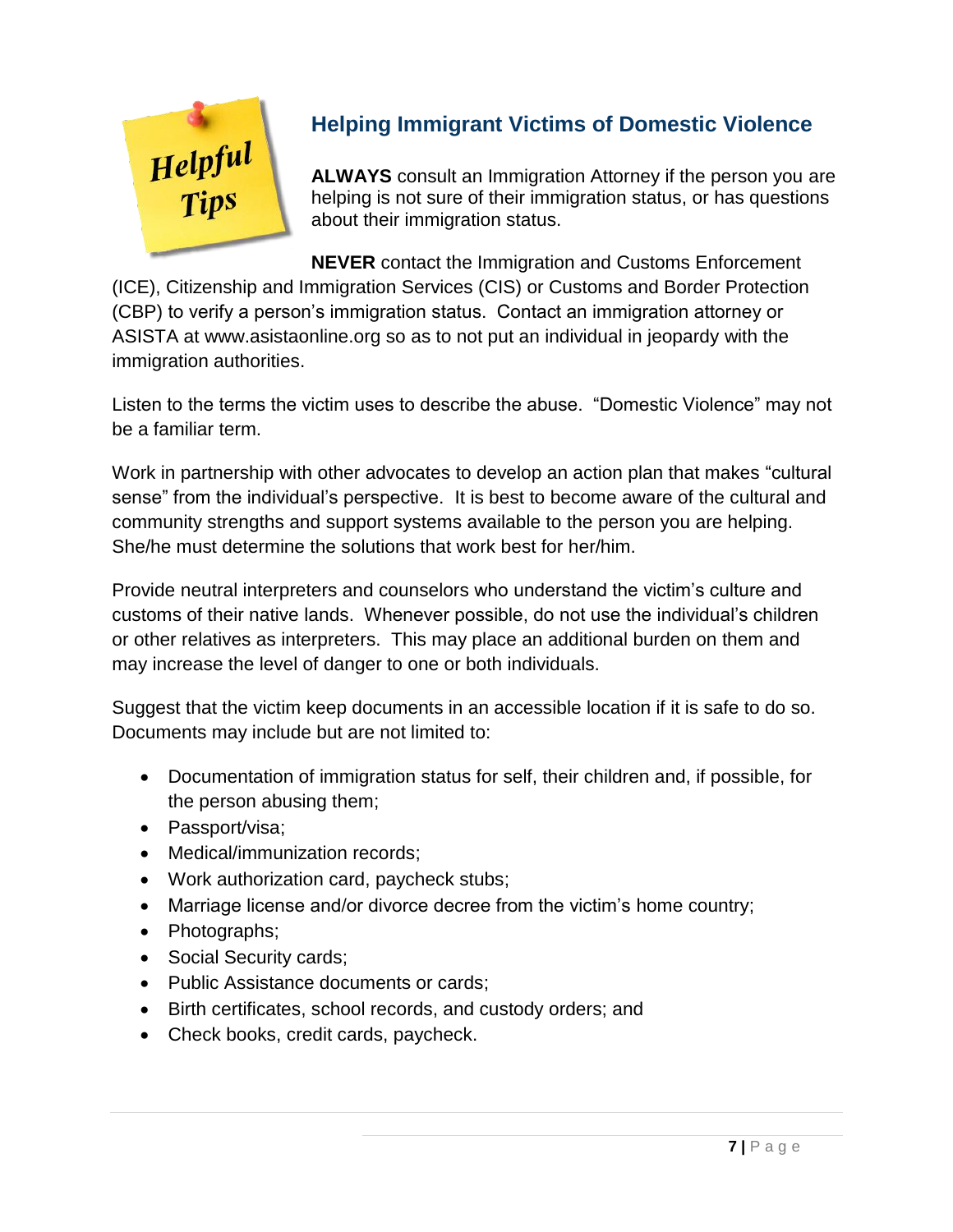Victims may request assistance from law enforcement for a police escort in order to retrieve personal items. It is important to assist them with language interpretation to facilitate this service.

## <span id="page-9-0"></span>**Accessing the Legal System: Civil and Criminal Remedies**

Accessing the court system whether civil or criminal can be difficult for anyone who is not familiar with the legal system. For individuals who have limited English proficiency, it is even more difficult. To help a victim access the legal system you can:

- Help connect them to legal counsel and resources;
- Determine what interpreting services are available;
- Accompany the victim to court;
- Review the various options the victim has in responding to their particular situation;
- Develop safety plans; and
- Help the victim gather relevant information or documents (police records, apologetic or threatening notes from the abuser, relevant medical records, photos, etc.).

## <span id="page-9-1"></span>Civil Protection From Abuse (PFA) Order

A victim of family violence can ask for protection through a Protection From Abuse (PFA) civil petition. Abuse is defined as any threatening or harmful conduct including serious emotional harm. An order of Protection from Abuse is issued by a Family Court Judicial Officer ordering someone (Respondent) to stop abusing another person (Petitioner). The Order can also be granted by consent.

Relief may include ordering the Respondent to stay away from the Petitioner, payment of rent/mortgage, utilities, food, health insurance, transportation assistance, exclusive use of vehicle (maintaining insurance and registration), awarding temporary custody and providing conditions of visitation, surrendering of firearms, counseling and any other relief that might help prevent future violence.

In addition, the Court can order the Respondent to give the Petitioner important documents, such as: passport/visa, medical/ immunization records, work authorization card, copies of receipt notices from immigration, marriage license and/or divorce decree from the Petitioner's home country, affidavit of support, photographs, social security cards, birth certificates, public assistance documentation, medical cards, custody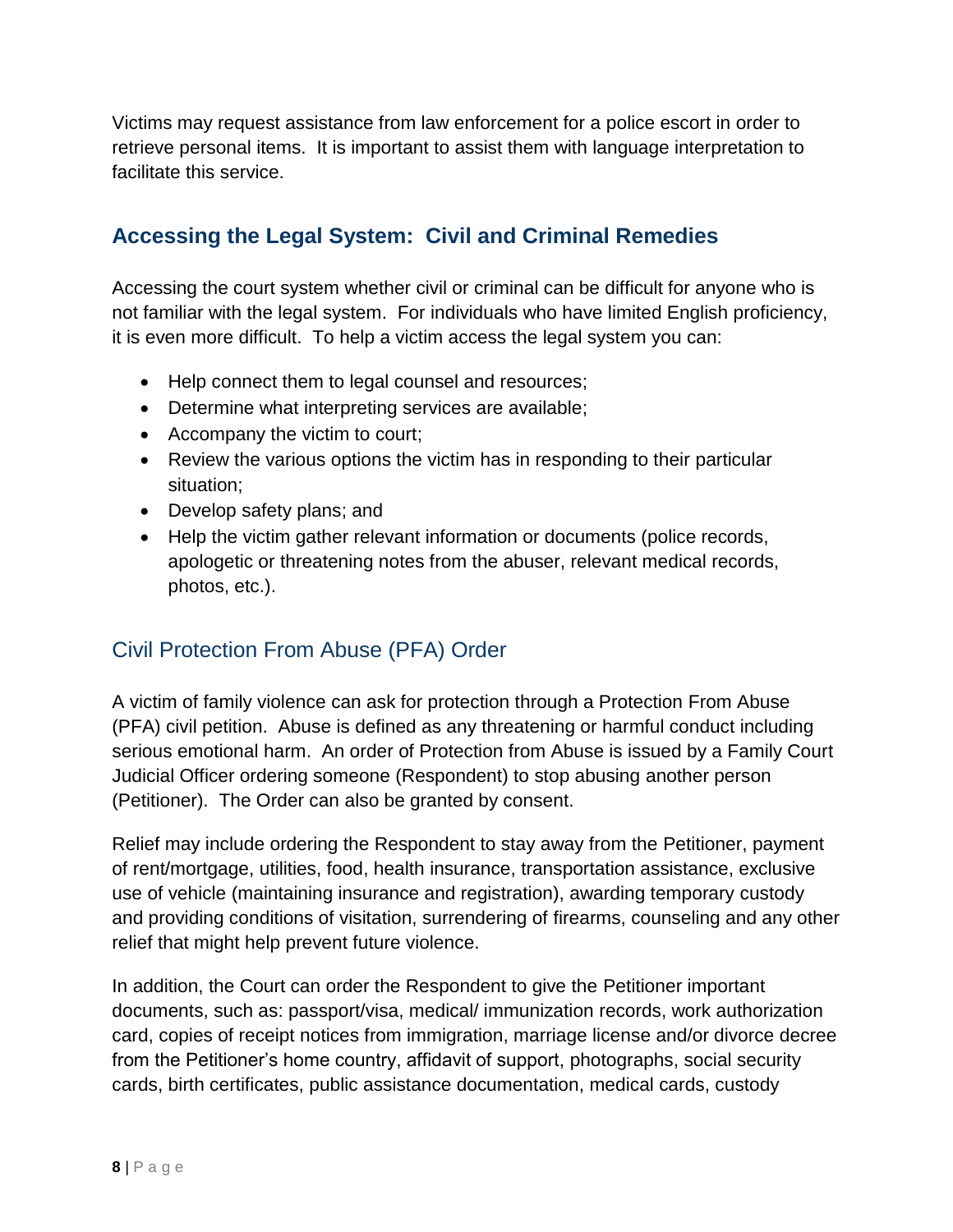orders, school records, etc. The Petitioner should list the documents that they need in the PFA Petition.

Spouses, ex-spouses, family members, persons living together as a couple, with or without a child/children, or persons living separate and apart with a child/children in common, or persons (includes same sex) in a current or former substantive dating relationship may file for an Order of Protection From Abuse.

The Division of Child Protective Services and Adult Protective Services may file on behalf of a child or an adult. Parents/guardians may also file on behalf of an adolescent in an abusive dating relationship.

The following organizations can help immigrant victims file for protection in Family Court:

#### **New Castle County**

DVLS: 302-478-8680 Domestic Violence Advocacy Center: 302-255-0420

#### **Kent County**

Community Legal Aid Society: 302-674-8500 Domestic Violence Advocacy Center: 302-672-1075

#### **Sussex County**

Community Legal Aid Society: 302-856-0038 Domestic Violence Advocacy Center: 302-856-5843

La Esperanza: 302-752-3191

#### **Domestic Violence Advocacy Center**

Kent: 302-672-1075 Sussex: 302-856-5843 La Esperanza: 302-752-3191

Refer to the DVCC Website for a list of other State agencies/organizations that can assist immigrant victims with the PFA process: [https://dvcc.delaware.gov/.](https://dvcc.delaware.gov/)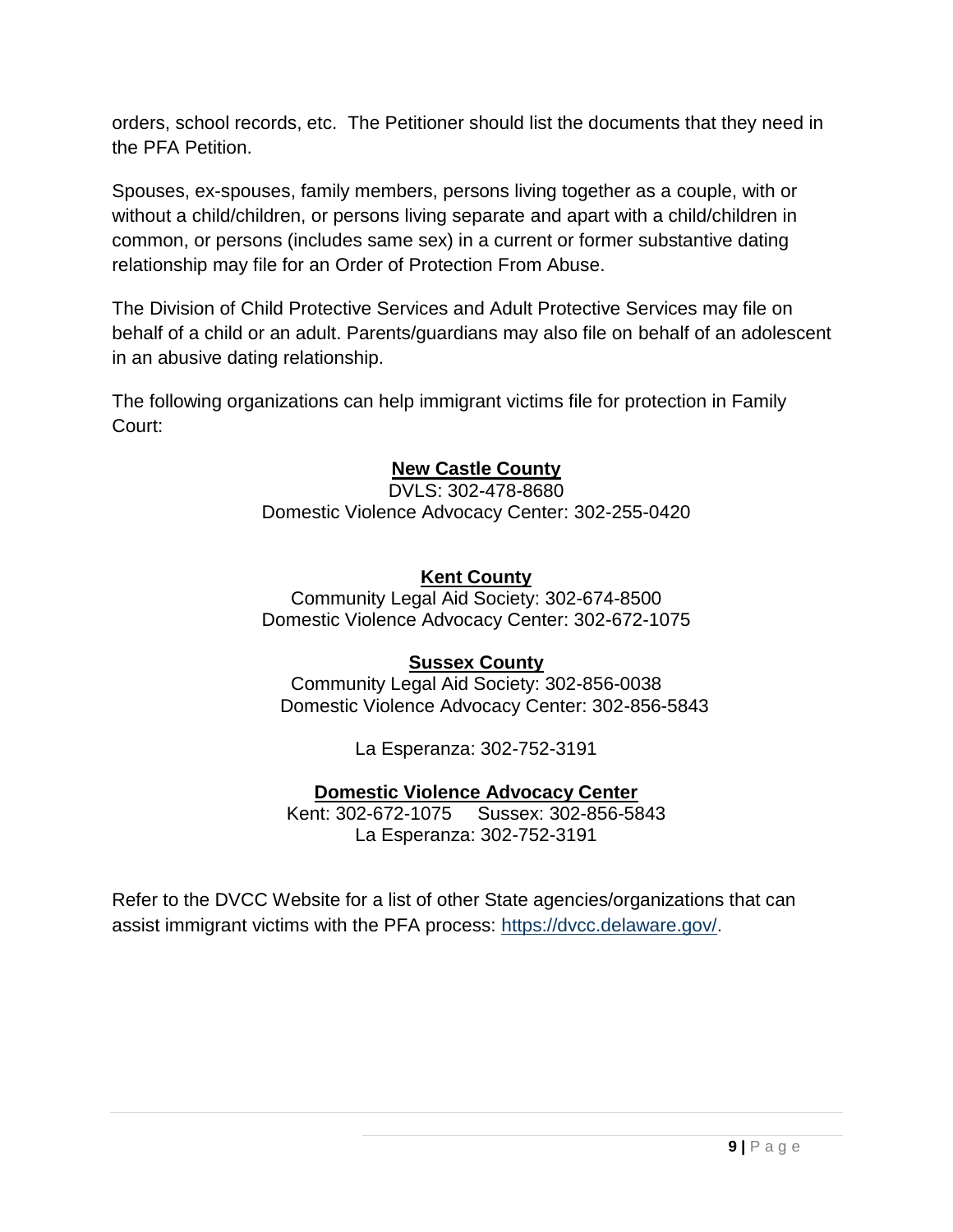## <span id="page-11-0"></span>**Criminal Remedies**

Domestic violence can also be addressed through the Criminal Justice System. An individual may choose to call the police to protect themselves during a domestic violence incident or when the abuser has violated a civil protective order. After an arrest, the State may prosecute the person charged. Possible charges may include assault, violation of a protection order, murder, rape, kidnapping, false imprisonment, stalking and others. Family Court has misdemeanor criminal jurisdiction over persons that meet the definition of family. If a victim is not



married to the abuser, does not live with the abuser, and there are no children in common, the misdemeanor charges will be heard in the Court of Common Pleas. All felony charges are heard in Superior Court.

Victims of domestic violence can be granted a Criminal No-Contact Order pending a court hearing.

See Appendix A (pages 17-18) for an explanation of civil vs. criminal remedies for domestic violence victims.

## <span id="page-11-1"></span>**Helping Immigrant Victims – Children**

If the person you are helping reports that their partner is threatening to take their children away or to take them to his/her home country, you can:

- Recommend that they apply for custody in Family Court. A custody order can include prohibiting their partner from removing children from the State. If their children are U.S. citizens, a copy of the order should be sent to the partner's home country embassy, and a copy should be sent to the U.S. Department of State to prevent the issuance of passports and visas for the children.
- Recommend that a copy of the custody order be given to their child's school. The school should be instructed not to release their child to anyone but them.
- Suggest that the person you are helping have recent photos, passports and birth certificates for their children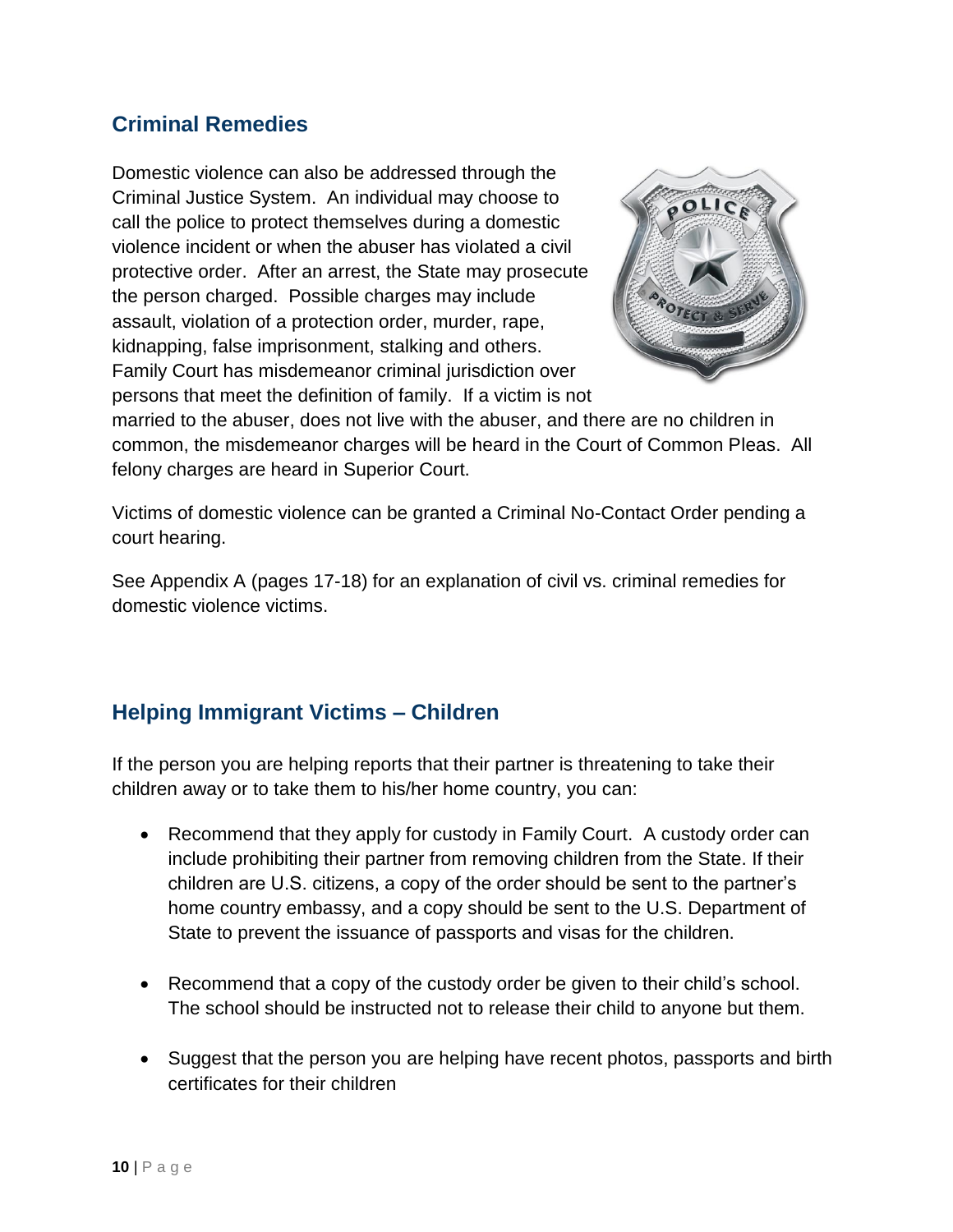Suggest that the victim keep a list of addresses/phone numbers of their partner's friends and relatives in their home country

Organizations that can help immigrant victims file for custody in conjunction with a Protection From Abuse Petition:

## **Domestic Violence Legal Services**

302-478-8680

## **Community Legal Aid Society**

Kent: 302-674-8500 Sussex: 302-856-0038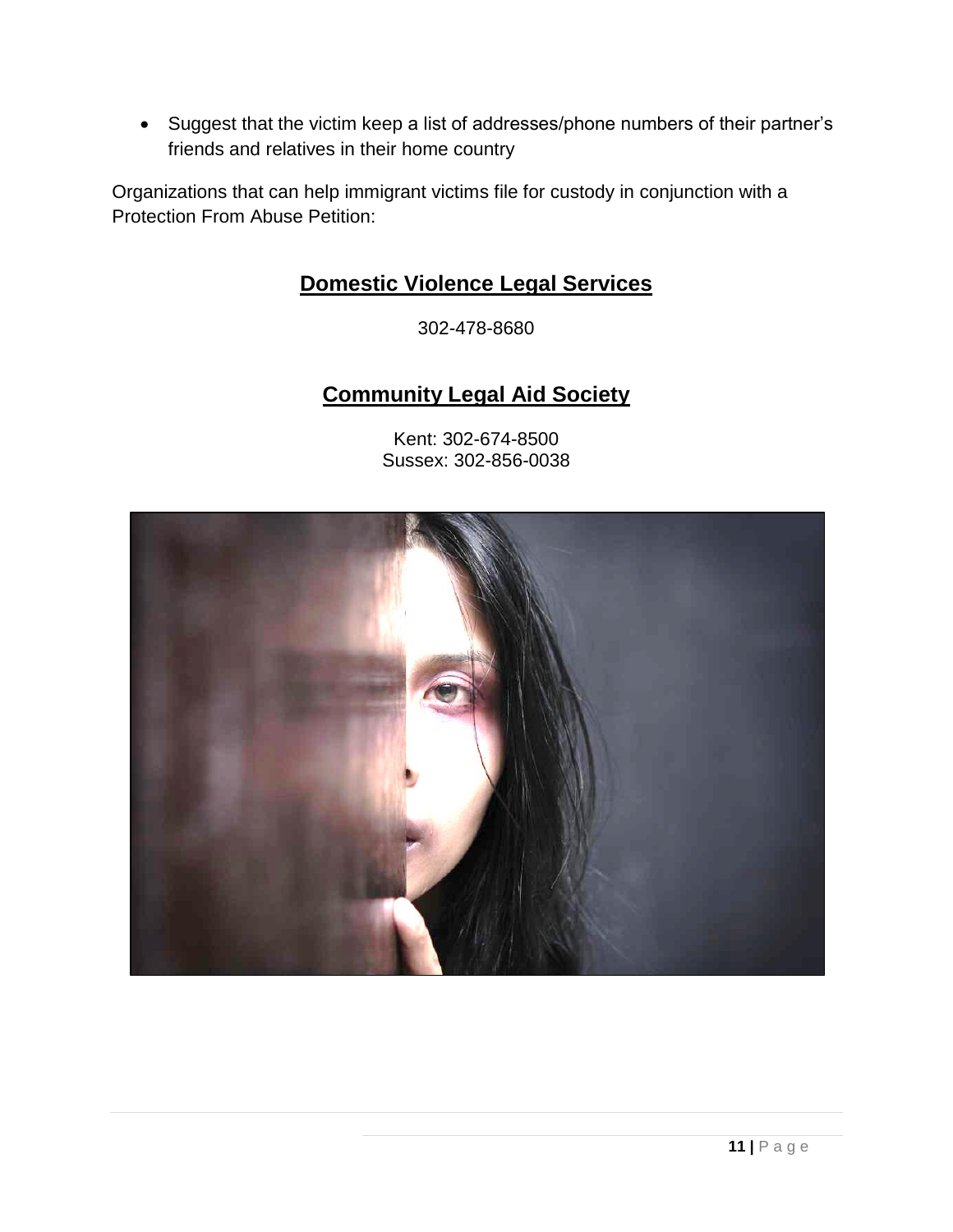## <span id="page-13-0"></span>**Rights and Services for Immigrant Victims**

Although a victim's immigration status may present certain challenges, victims do have rights:

- They do not need to be a citizen or have documentation to file a petition for Protection From Abuse
- They have the right to keep their immigration status private if they reach out for shelter and/or advocacy services
- Injured immigrant victims may seek emergency treatment at the nearest medical facility
- As a crime victim, they are not required to report their immigration status to law enforcement

When providing an outreach service to the community, it is very important to mention the services available to all victims, especially to immigrants who may believe they do not have rights.

Current immigration status affects a victim's eligibility for government assistance and means-tested public benefits. However, immigrant victims of domestic violence can receive many other services including:

- Shelters and other services for victims of domestic violence:
- Protection orders from the Court;
- Child custody and support;
- Police assistance:
- Medical emergency assistance;
- Public benefits for their U.S. citizen children; and
- Victim's Compensation Assistance Program (VCAP) assistance. VCAP may assist with paying medical/dental bills, counseling, relocating costs, funeral expenses and other services depending on the incident and cooperation from the victim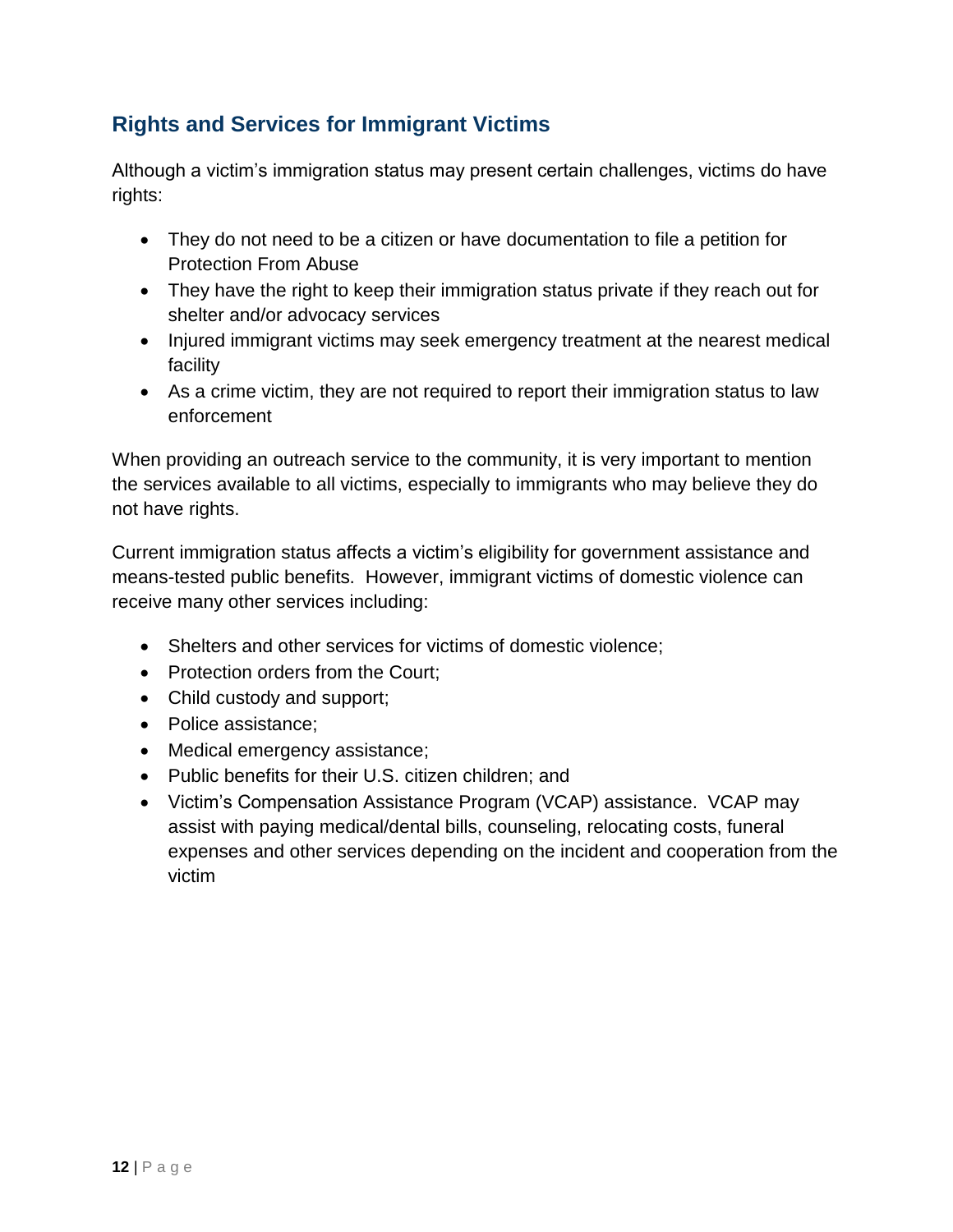

## <span id="page-14-0"></span>Immigration Status Protections

There are three types of immigration status protections for victims of domestic violence. The Violence Against Women Act (VAWA) Self-Petitioning Process, U-Visa and T-Visa processes are three forms of relief available to victims, and involve very complex petitions and procedures. Every case is different and only an

immigration attorney should give legal advice. If you are not an immigration attorney, make that clear to the victim and help connect him/her to someone who has specialized knowledge of immigration law.

#### <span id="page-14-1"></span>**VAWA Self-Petitioning Process**

The Violence Against Women Act (VAWA) provides the possibility of legal immigration status to a victim who is lawfully married or believes themselves to be married to an American citizen or lawful permanent resident spouse who abuses them, regardless of whether the victim is in the U.S. with documents. Victims may be male or female. It is important that a person petitioning for a VAWA Self-Petition work with an attorney or immigration counselor/advocate that is familiar with the VAWA Self-Petitioning process.

The following is a list of documents that a lawyer or immigration counselor can use to prove that a survivor of domestic violence meets the VAWA requirements to petition for permanent residency:

- Proof of abuse and/or extreme cruelty;
- Proof of identity and current immigration status;
- Proof of spouse's status;
- Proof of the marriage;
- Proof that the petitioner is currently residing in the United States;
- Proof of having lived with spouse for a period of time (doesn't matter if in the U.S. or elsewhere); and
- Proof of termination of previous marriages.

#### <span id="page-14-2"></span>**U-Visa**

The "U" Visa allows an injured victim of domestic abuse, rape, sexual assault, abduction, trafficking and many other serious crimes to request a U Visa if the crime is reported to authorities and the survivor is being, or has been, helpful with the investigation of the criminal activity. Victims may be male or female. The victim does not have to be married to the abuser, and further, the abuser does not have to have lawful immigration status in order for the victim to qualify for a U visa.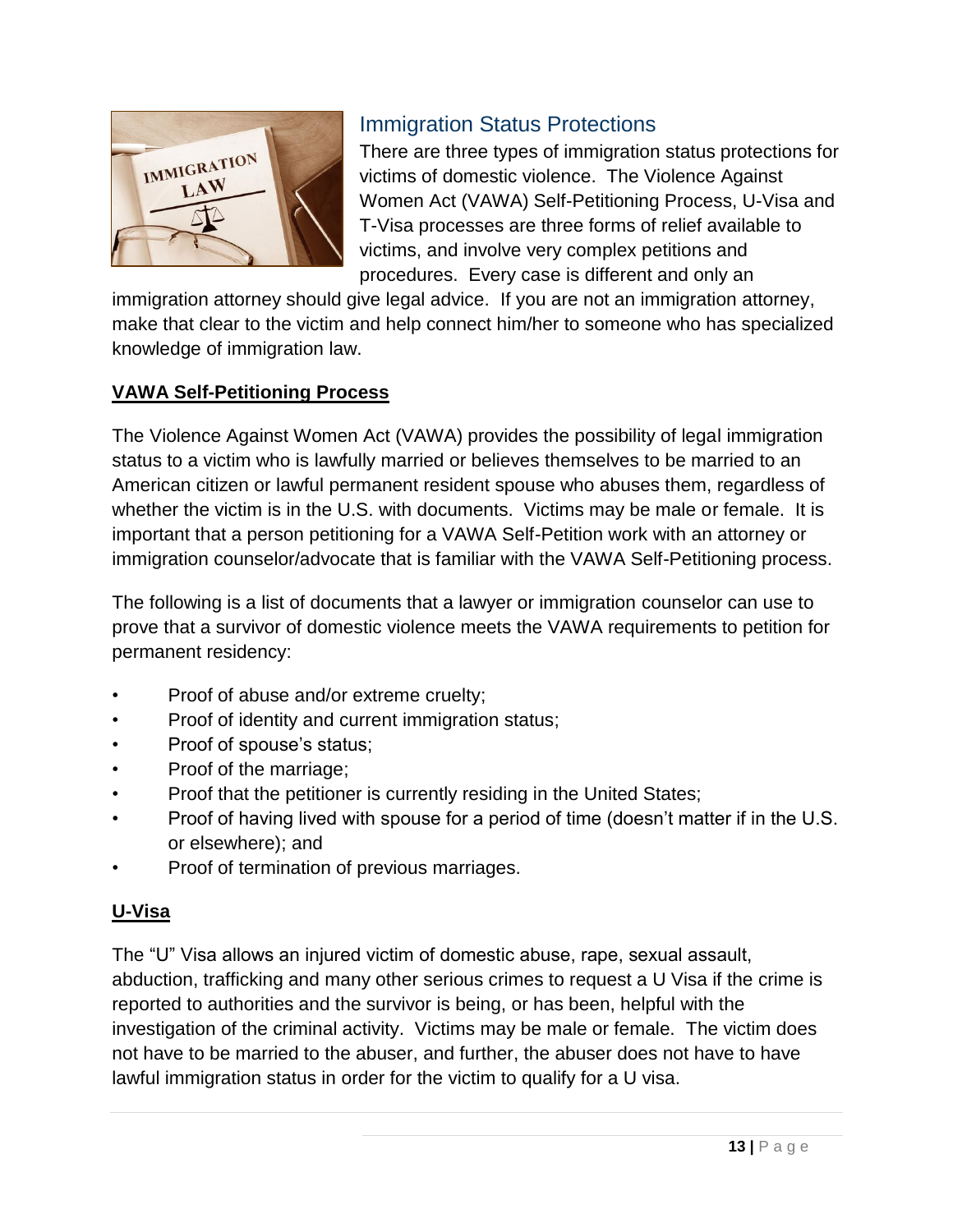It is important that a person petitioning for a "U" Visa work with an attorney or immigration counselor/advocate familiar with "U" Visas. A "U" Visa Certification Form must be submitted to the Department of Homeland Security (DHS) and signed by a law enforcement officer, prosecutor, judicial officer or another investigating authority verifying that the "U" Visa applicant is being or has been helpful in the investigation of the crime for which they were a victim. If prosecution does not occur, the "U" Visa may still be applied for and granted. After three years with an approved "U" Visa, she/he may request lawful permanent residency. This Visa is helpful to victims who are being abused or have been abused by someone who is not a U.S. citizen or legal permanent resident, and who themselves are not documented in this country.

## <span id="page-15-0"></span>**T-Visa**

A "T" Visa is available to victims of trafficking. This visa allows the victim to remain in the U.S. to assist authorities in the investigation and prosecution of trafficking cases. It is important that a person petitioning for a "T" Visa work with an attorney or immigration counselor/advocate familiar with "T" Visas.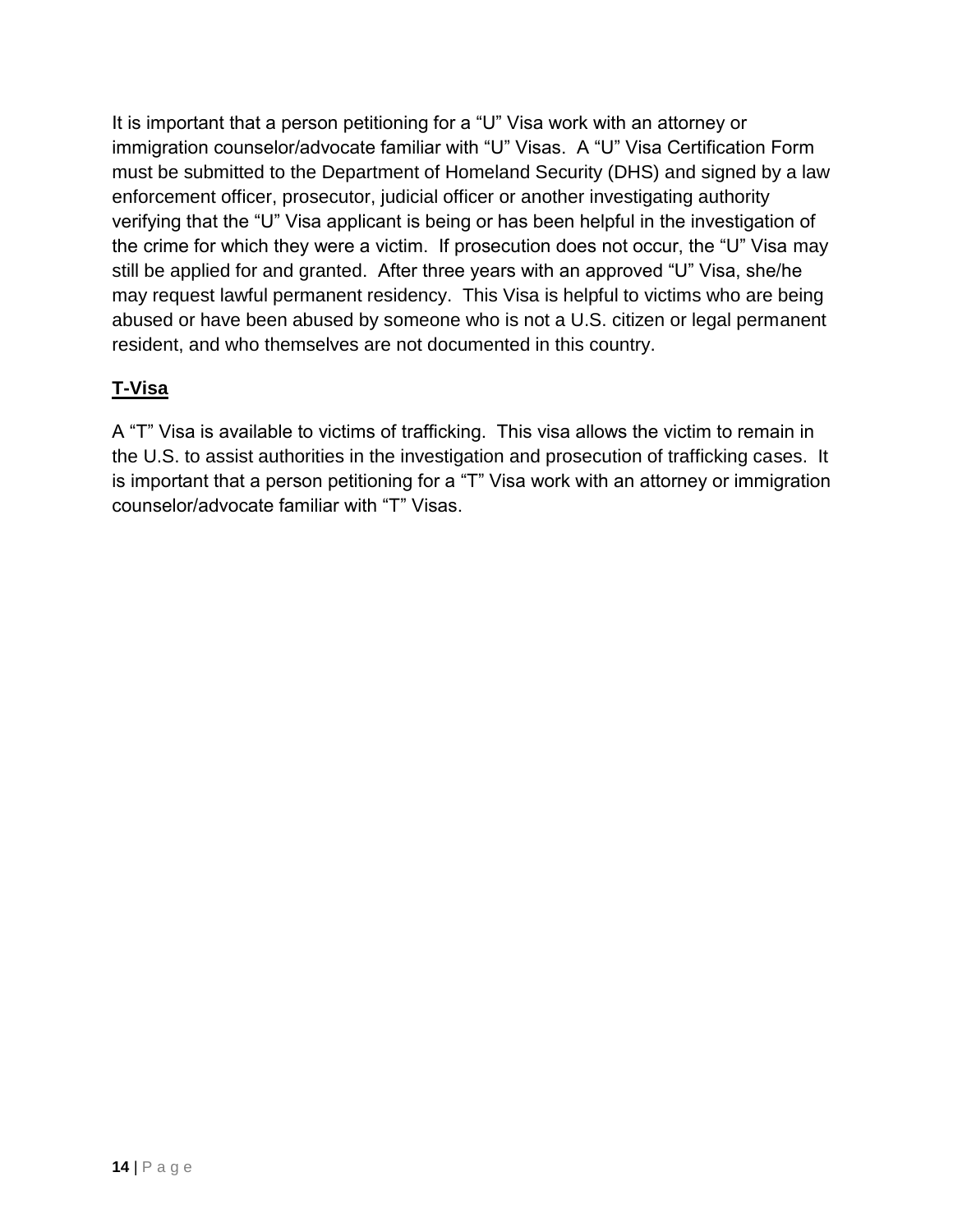## <span id="page-16-0"></span>**Appendix A: Legal Remedies for Domestic Violence Victims**

|                                                                                                                                                                                                            | <b>Protection From Abuse</b>                                                                                                                                                                                                                                                                                                                                                                                              | <b>Criminal No-Contact Order</b>                                                                                                                                                                                                                                                                                                                                                                                                                                                                       |
|------------------------------------------------------------------------------------------------------------------------------------------------------------------------------------------------------------|---------------------------------------------------------------------------------------------------------------------------------------------------------------------------------------------------------------------------------------------------------------------------------------------------------------------------------------------------------------------------------------------------------------------------|--------------------------------------------------------------------------------------------------------------------------------------------------------------------------------------------------------------------------------------------------------------------------------------------------------------------------------------------------------------------------------------------------------------------------------------------------------------------------------------------------------|
| <b>Civil vs. Criminal</b><br>Note: Having one of<br>these in place does<br>not preclude the<br>victim from getting<br>the other. The victim<br>may have both a PFA<br>and a criminal no-<br>contact order. | This is a Civil remedy. In a civil<br>case the victim brings the action<br>against the abuser. The victim is<br>asking the court to protect him/her<br>from the abuser. The victim is not<br>asking the court to send that person<br>to jail for committing a crime. There<br>can be criminal sanctions against<br>the abuser if he/she violates the<br>order.                                                            | A criminal no-contact order is<br>often generated when the<br>abuser is charged with a crime<br>by law enforcement. In this<br>case, it is the State that has<br>brought the case against the<br>abuser. The abuser is ordered<br>to stay away from the victim as<br>a condition of their release from<br>custody and due to the pending<br>criminal charges. Additionally,<br>if the defendant is sentenced<br>for this crime, the no contact<br>order may become part of the<br>offender's sentence. |
| How to obtain                                                                                                                                                                                              | The victim can file for a PFA by filing<br>in the Family Court in his/her county.<br>There are advocates available at the<br>Court to assist the victim.                                                                                                                                                                                                                                                                  | This process is initiated by filing<br>a police report with law<br>enforcement.                                                                                                                                                                                                                                                                                                                                                                                                                        |
| What does it do?                                                                                                                                                                                           | Depending on the circumstances, a<br>PFA can order the abuser to do all<br>or some of the following:<br>Stay away and/or stop<br>contacting the victim;<br>Stop threatening/abusing the<br>victim (or his or her minor<br>children);<br>Pay child and/or spousal<br>support;<br>Pay other expenses;<br>Surrender any and all<br>firearms;<br>Attend counseling; and/or<br>Not destroy, sell or conceal<br>joint property. | In a criminal no contact order,<br>the abuser is precluded from<br>having any contact or<br>communication with the victim.                                                                                                                                                                                                                                                                                                                                                                             |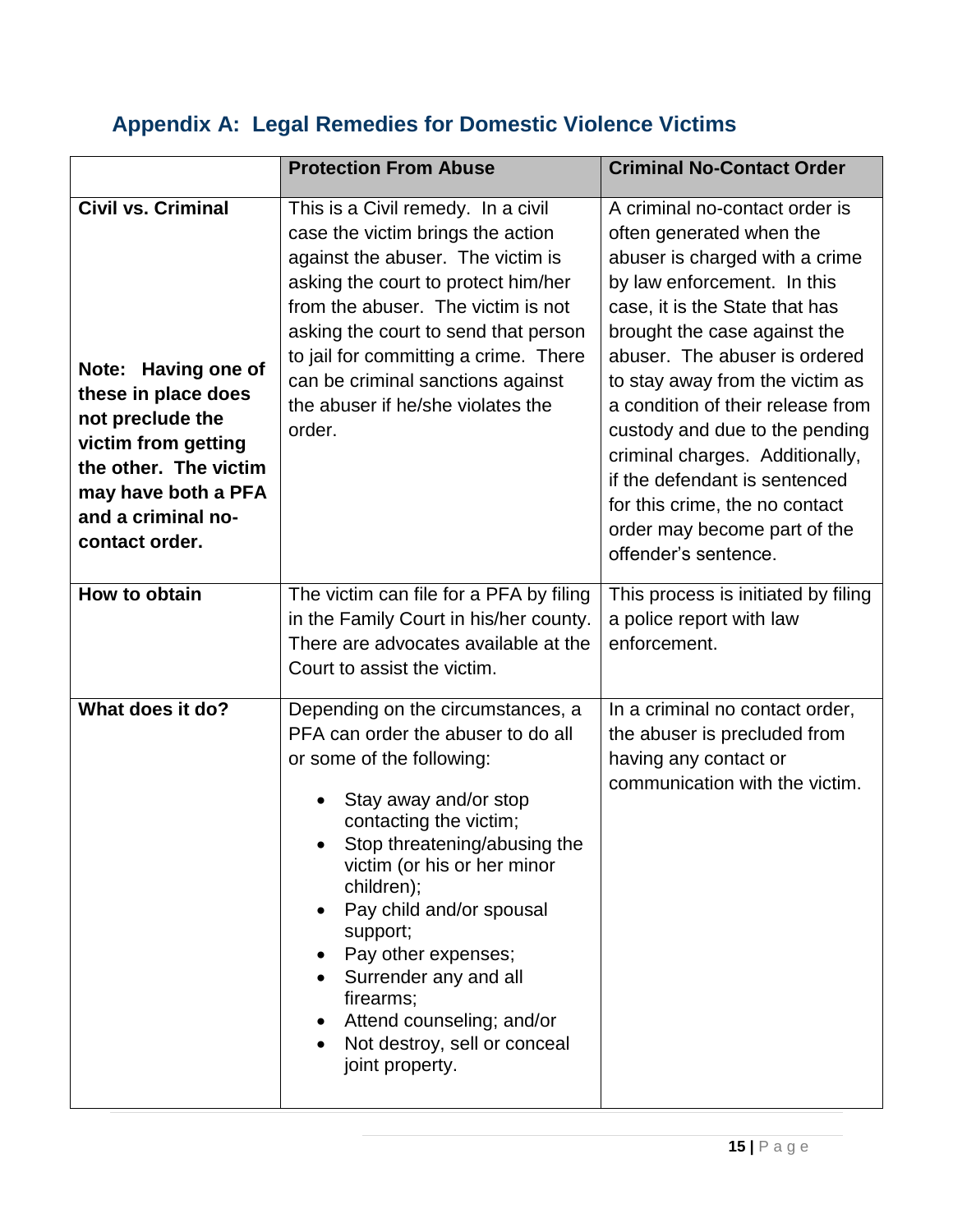| How long does it<br>last? | A commissioner or judge may also<br>grant:<br>Exclusive use of the home<br>and/or certain possessions<br>(like a vehicle); or<br>Temporary custody/visitation<br>of children.<br>Most long-term orders are issued<br>after a court hearing, for up to one<br>year. However, if it is necessary to<br>prevent further acts of Domestic<br>Violence, an order may be issued<br>for 2 years, and where there are<br>aggravating circumstances, a<br>permanent order can be issued. | The no contact order will be in<br>place as long as the charges<br>are still pending against the<br>defendant. If the defendant is<br>convicted and sentenced and<br>the no contact order is made a<br>part of the offender's sentence,<br>the no contact order will be in<br>place as long as the offender is<br>still serving the sentence,<br>whether that is incarceration or<br>parole/probation. |
|---------------------------|---------------------------------------------------------------------------------------------------------------------------------------------------------------------------------------------------------------------------------------------------------------------------------------------------------------------------------------------------------------------------------------------------------------------------------------------------------------------------------|--------------------------------------------------------------------------------------------------------------------------------------------------------------------------------------------------------------------------------------------------------------------------------------------------------------------------------------------------------------------------------------------------------|
|                           |                                                                                                                                                                                                                                                                                                                                                                                                                                                                                 |                                                                                                                                                                                                                                                                                                                                                                                                        |
| Is there a fee?           | No.                                                                                                                                                                                                                                                                                                                                                                                                                                                                             | No.                                                                                                                                                                                                                                                                                                                                                                                                    |
| <b>For Additional</b>     | <b>Domestic Violence Advocacy</b>                                                                                                                                                                                                                                                                                                                                                                                                                                               | <b>Victim Witness Services</b>                                                                                                                                                                                                                                                                                                                                                                         |
| <b>Information</b>        | <b>Centers</b>                                                                                                                                                                                                                                                                                                                                                                                                                                                                  | <b>Unit/Case Notification</b>                                                                                                                                                                                                                                                                                                                                                                          |
|                           | <b>New Castle County:</b><br>302-255-0420                                                                                                                                                                                                                                                                                                                                                                                                                                       | <b>New Castle County:</b><br>302-577-8500                                                                                                                                                                                                                                                                                                                                                              |
|                           | <b>Kent County:</b><br>302-672-1075                                                                                                                                                                                                                                                                                                                                                                                                                                             | <b>Kent County:</b><br>302-739-4211                                                                                                                                                                                                                                                                                                                                                                    |
|                           | <b>Sussex County:</b><br>302-856-5843                                                                                                                                                                                                                                                                                                                                                                                                                                           | <b>Sussex County:</b><br>302-856-5353                                                                                                                                                                                                                                                                                                                                                                  |